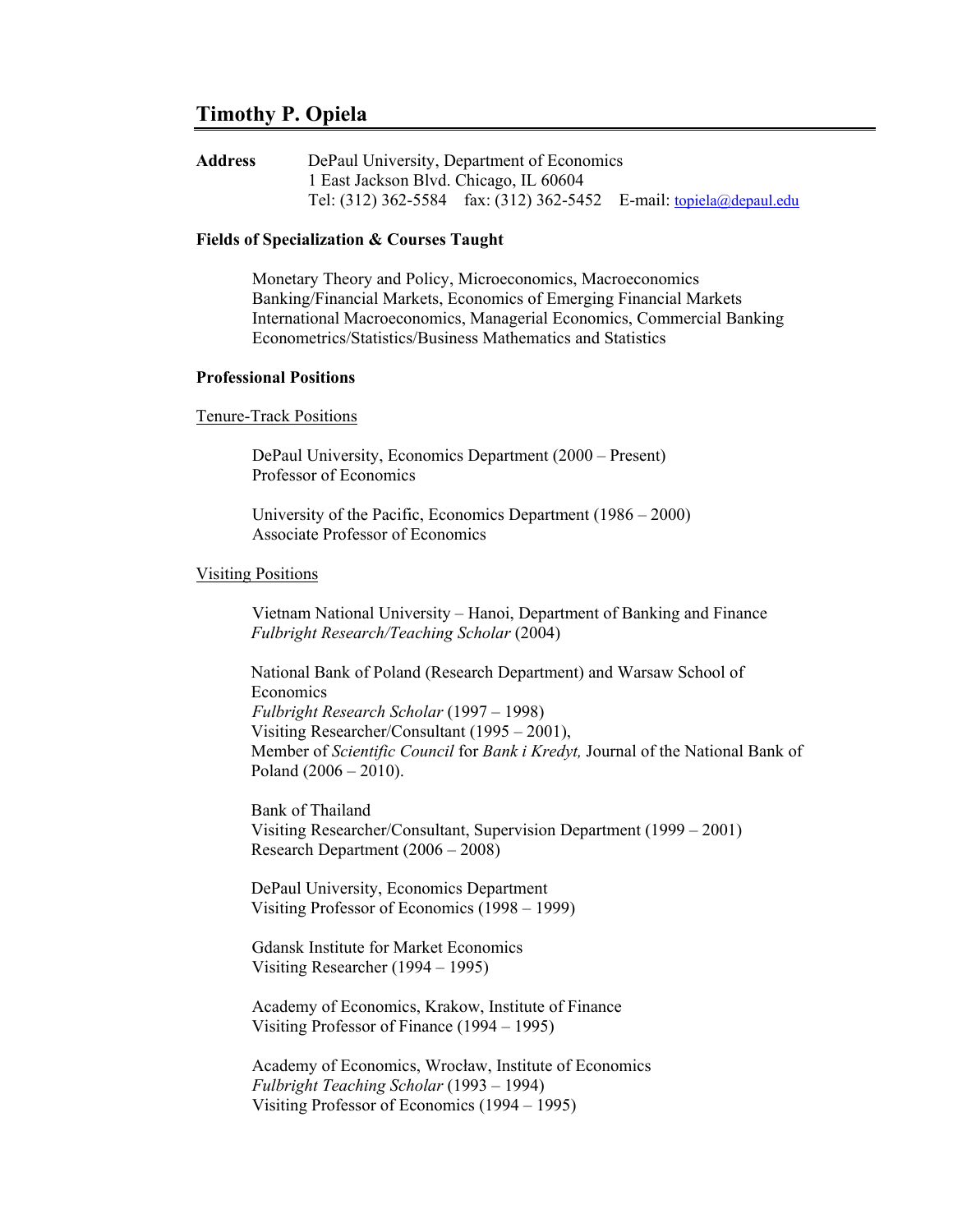## **Publications – over 2260 citations of published articles**

*Refereed Journal Publications* **[article citations in brackets below article**, **(***Google Scholar***)]**[*Citations of the following Articles: Over* **2200**], [followed by points for level of journal as determined by College of Commerce].

- 1. "Risk pricing of wholesale funds and the behavior of retail deposit rates", with Ruby Kishan, *North American Journal of Economics and Finance*, 2017, 42, pp. 668-681. **[1][1/2 pt]**
- 2. "From Euclid, Fibonacci, Huygens, De Witt, and Halley to Forensic Economics," with James E. Ciecka, *Journal of Legal Economics*, 2016. **[0][1/2 pt]**
- 3. Macroeconomic Shocks and Discipline in the Market for Large Certificates of Deposit," with Ruby Kishan, *Bank and Bank Systems*, 10(4), 8-14, 2015. .  $[0][1/2 \text{ pt}]$
- 
- 4. "Interest-Rate Uncertainty, Derivative Usage and Loan Growth in Bank Holding Companies," with Elijah Brewer III and Sanjay Deshmukh, *Journal of Financial Stability*, 15, 230-240, 2014.  **[29][1 pt]**
- 5. "The Instability of Money Demand: Recent Evidence for Thailand," with Komain Jiranyakul, *Modern Economy*, 5(8), 2014. **[4][1/2 pt]**
- 6. "The Effect of Systemic Risk on Depositor Discipline: Evidence from Thailand before the Financial Crisis," with Komain Jiranyakul, *Bank and Bank Systems*, 2, 58- 67, 2014. **[0][1/2 pt]**
- 7. "Monetary Policy, Bank Lending and the Risk-Pricing Channel," with Ruby Kishan, *Journal of Money, Credit and Banking*, 44(4), 573-602, June 2012. **[58][1 pt]**
- 8. "The Impact of Inflation Uncertainty on Output Growth and Inflation in Thailand," with Komain Jiranyakul, *Asian Economic Journal*, 25(3), 291-307, September 2011. **[24][1/2 pt]**
- 9. "Inflation and Inflation Uncertainty in the ASEAN-5 Economies," with Komain Jiranyakul, *Journal of Asian Economics [1/2 pt.]*, 21 (2), May 2010. **[88][1/2 pt]**
- 10. "Differential Deposit Guarantees and the Effect of Monetary Policy on Bank Lending," *Economic Inquiry*, 46 (4), October 2008. **[17][1 pt]**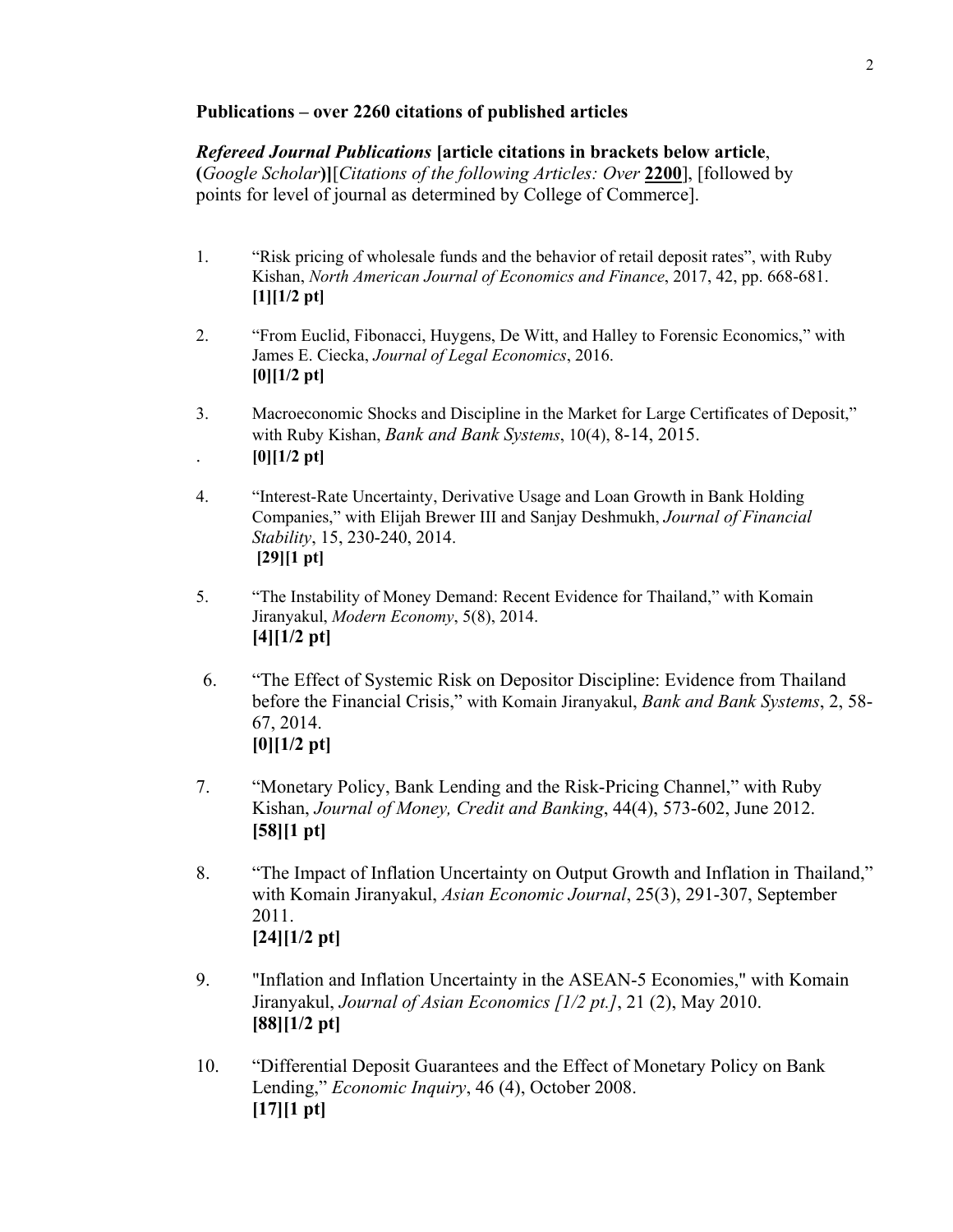- 12. "Was There an Implicit Full Guarantee at Financial Institutions in Thailand?: Evidence of Risk Pricing by Depositors," *Journal of Comparative Economics*, 32 (3), 519-541, September 2004. **[24][1 pt]**
- 13. "Exchange Rate Volatility Under a Floating Exchange Rate Regime: Empirical Evidence from Thailand," with Komain Jiranyakul, *Thai Journal of Development Administration*, 43(3), 2003.
- 14. "Customer Type and Bank Efficiency in Poland: Implications for Emerging Market Banking," with Ewa M. Nikiel, *Contemporary Economic Policy*, 20 (3), 55-271, July 2002. **[175][1/2 pt]**
- 15. "Further Evidence on Monetary and Fiscal Policy Coordination," with Ruby P. Kishan, *International Advances in Economic Research*, 6 (4), 1- 14, November 2000. **[2][1/2 pt]**
- 16. "Bank Size, Bank Capital, and the Bank Lending Channel," with Ruby P. Kishan, *Journal of Money, Credit and Banking*, 32 (1), 121 - 141, February 2000. **[1344][1 pt]**
- 17. "Bank Time Deposit Rates and Market Discipline in Poland: The Impact of State Ownership and Deposit Insurance Reform," with T. Mondschean, *Journal of Financial Services Research*, 15 (3), 179-196, May 1999. **[82][1 pt]**
- 18. "Monetary Asset Quality and Substitutability", with Ruby P. Kishan, *Journal of Economics and Business*, 45 (5), 393-408, December 1993. **[2][1/2 pt]**
- 19. "Separability of a Price-Dependent Utility Function", with Ruby P. Kishan, *Atlantic Economic Journal*, 21 (2), 90, June 1993. **[1][1/2 pt]**
- 20. "Banking Reform in a Transition Economy: The Case of Poland", with T. Mondschean, *Economic Perspectives*, Federal Reserve Bank of Chicago, 16-32, March 1997. **[21][1/2 pt]**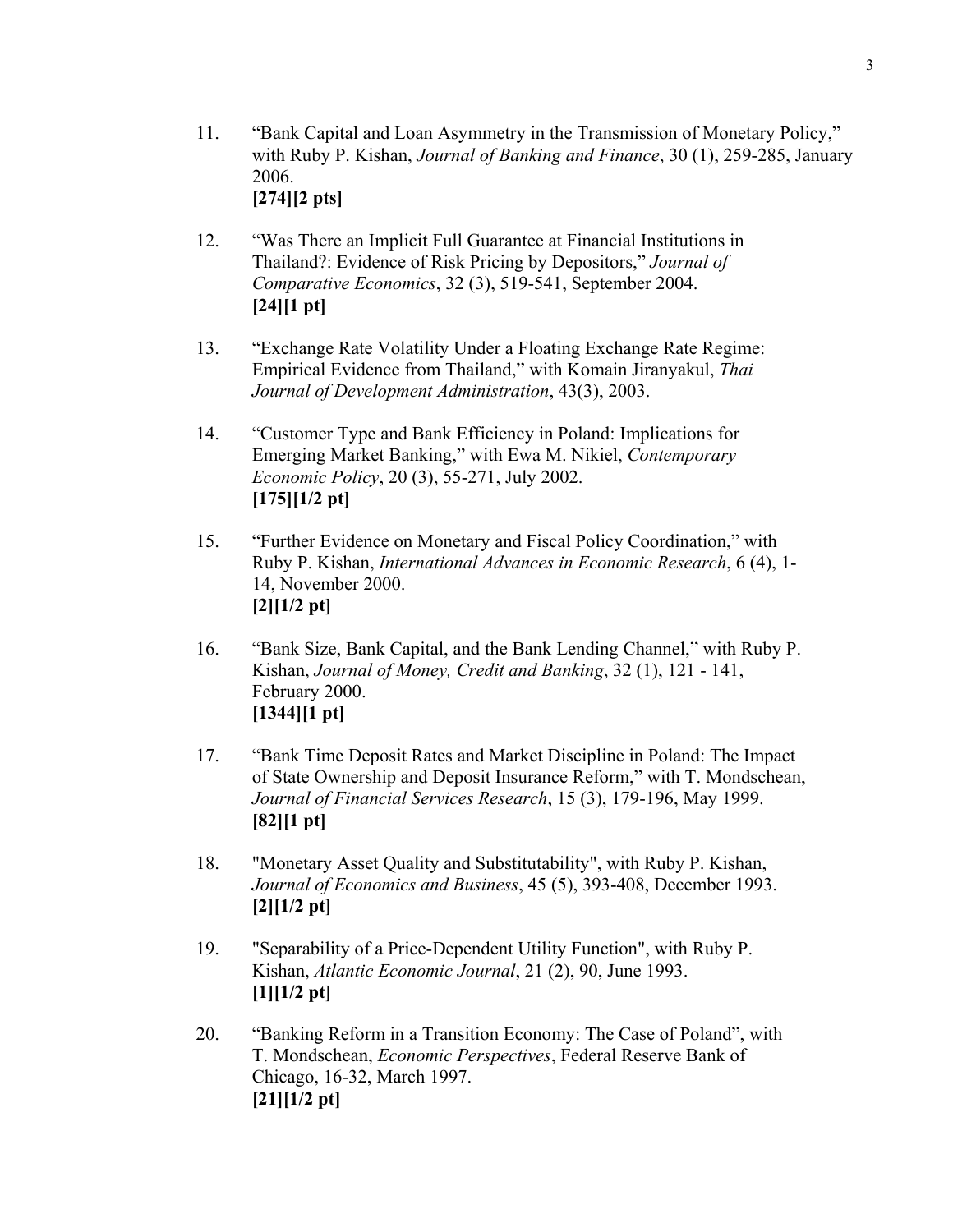## *Central Bank Publications* **[article citations in brackets below article]** [*total citations of the following articles:* **95**]

- 21. "Risk Pricing at Financial Institutions in Pre-Crisis Thailand: Implications for Modeling the Thai Crisis," in *The Financial Safety Net: Costs, Benefits, and Implications for Regulation*, 472-488, Federal Reserve Bank of Chicago, May 2001. **[2]**
- 22. "Assessing the Efficiency of Polish Commercial Banks," *Bank i Kredy*, The National Bank of Poland, 2001 **[20]**
- 23. "The Impact of Deposit Insurance Reform on Market Discipline in Poland," with Mondschean, in *Payment Systems in the Global Economy: Risks and Opportunities*, Proceeding from the 34<sup>th</sup> Annual Conference on Bank Structure and Competition, 343-353, Federal Reserve Bank of Chicago , May 1998.
- 24. "Kredytowy kanal transmisji polityki pienieznej w Polsce: rola struktury wlasnosciowej oraz bilansow bankow" (The credit channel of monetary policy in Poland: The role of ownership and structure), with Zbigniew Polanski, *Bank i Kredyt*, no.6, The National Bank of Poland, 1998. **[11]**
- 25. "Rynki finansowe a transmisja impulsow polityki pienieznej banku centralnego" (Financial markets and the transmission of the central bank's monetary impulses), with Zbigniew Polanski, *Bank i Kredyt*, no.6, The National Bank of Poland, 1995. **[8]**
- 26. "Efektywnosc i Ryzyko Sektora Bankowego w Polsce," (The Efficiency and Risk of the Banking Sector in Poland), with P. Bednarski, M. Golajewska and E. Nikiel, National Bank of Poland Working Paper No. 96, December 1999. **[20]**
- 27. "The Responsiveness of Loan Rates to Monetary Policy in Poland: The Effects of Bank Structure," National Bank of Poland Working paper No. 17, December 1999. **[25]**
- 28. "Bank Time Deposit Rates and Market Discipline in Poland: The Impact of State Ownership and Deposit Insurance Reform," with T. S. Mondschean, WP-98-13, Federal Reserve Bank of Chicago, November 1998.
- 29. "Survey of the Channels of the Monetary Transmission Mechanism," National Bank of Poland Working Paper No.13, September 1996. **[4]**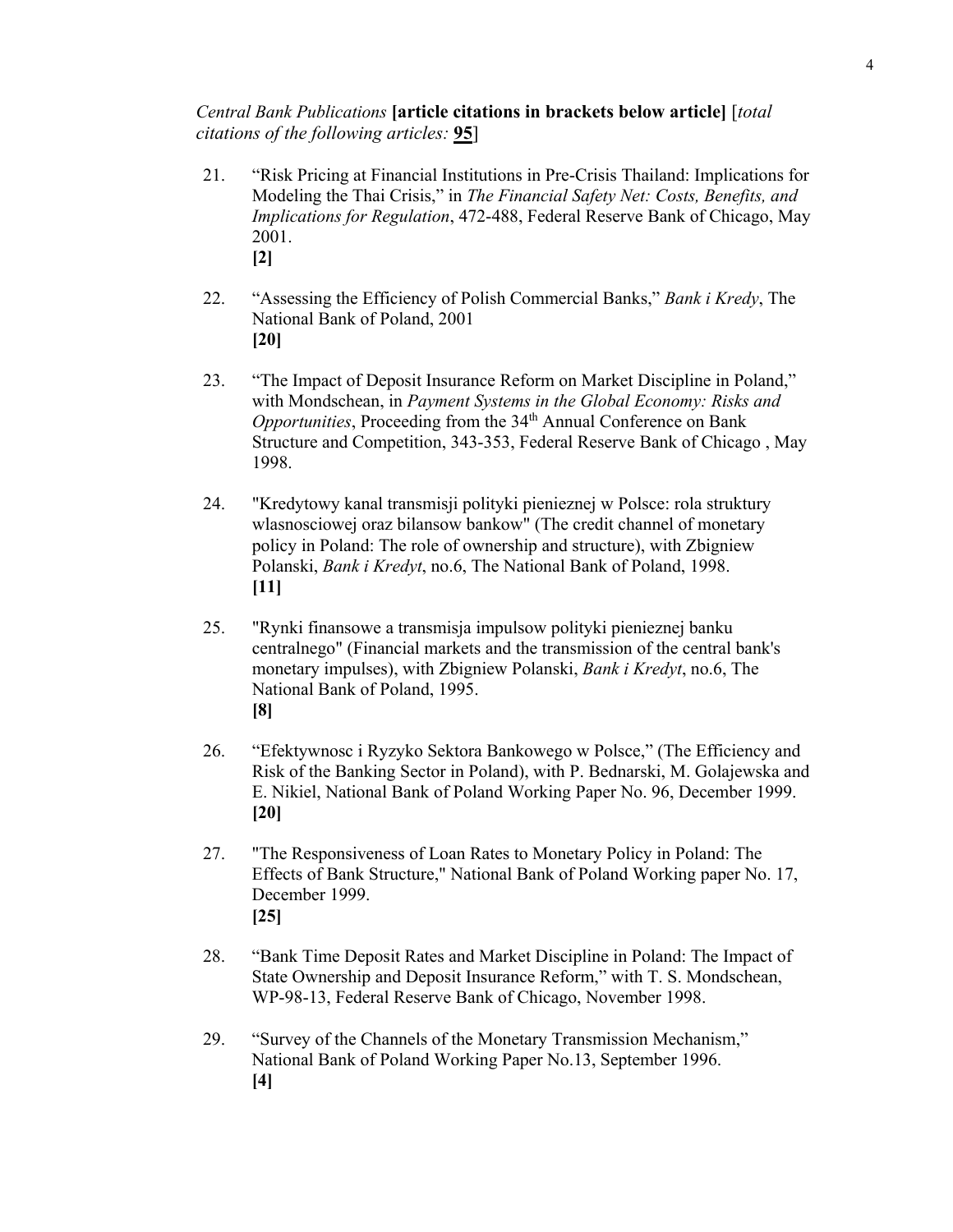### *Other Publications*

- 30. Book Review of Banking and Monetary Policy in Eastern Europe: The First Ten Years, *Journal of Comparative Economics,* vol. 31, 584-586, 2003.
- 31. "Commercial Bank Lending Channel," in proceedings of a conference entitled, "Global Tendencies and Changes in Eastern European Banking," ed. Ewa Miklaszewska, 1998.
- 32. "Elastycznosc oprocentowania depozytow terminowych w Polsce: jej wplyw na poziom kosztow i przyszla konkurencyjnosc bankow komercyjnych", (Interest elasticity of time deposits in Poland: its influence on the cost and future competitiveness of commercial banks), with Ewa Nikiel, in *Rynek Pieniezny w Polsce w Drugiej Polowiej Lat Dziewiecdziesiatych: Stan i Perspektywy* ed. Zbigniew Polanski, *Economic Transformation Series No. 96, Gdansk Institute for Market Economics*, Warsaw, 1998.
- 33. "The U.S. Commercial Bank Deposit Market: Issues and Lessons for Polish Banks," with Ewa M. Nikiel, *Economic Transformation Series*, *No. 85, The Gdansk Institute for Market Economics*, Warsaw, 1997
- 34. "Successful Monetary Policy and Education of the Public," in proceedings of a conference entitled, "Education for Transition to Market Economy in Countries of Central and Eastern Europe," Polish Fulbright Alumni Commission, 1996.
- 35. "The Relationship Between Monetary Policy, the Banking System and the Non-Financial Sector in Poland," with Zbigniew Polanski, in proceedings of a conference entitled, "Competitive Banking in Central and Eastern Europe," ed. Ewa Miklaszewska, 1995.

## **Research in Progress**

"Pricing retail bank deposits using rival wholesale rates as indicators of price competition,"[draft with incomplete results, anticipate finishing at end of 2021 with one paper and 2022 with a related paper.

"Price Dispersion and Internet Usage: The Case of Bank Deposits", with Ruby Kishan and Dean Showalter.[under consideration at *Review of Industrial Organization*]

"Quasi-Internal Funds and Bank Liquidity Management: The Funding Role of Federal Home Loan Bank Advances and Small Time Deposits" [Rough draft]

"Price Competition in the Retail Deposit Market**:** *How Bank-Specific Risk Drives Local-Market Price Competition and Strategic Pricing Behavior*" [Rough draft, Will have draft of this paper by the end of 2021.]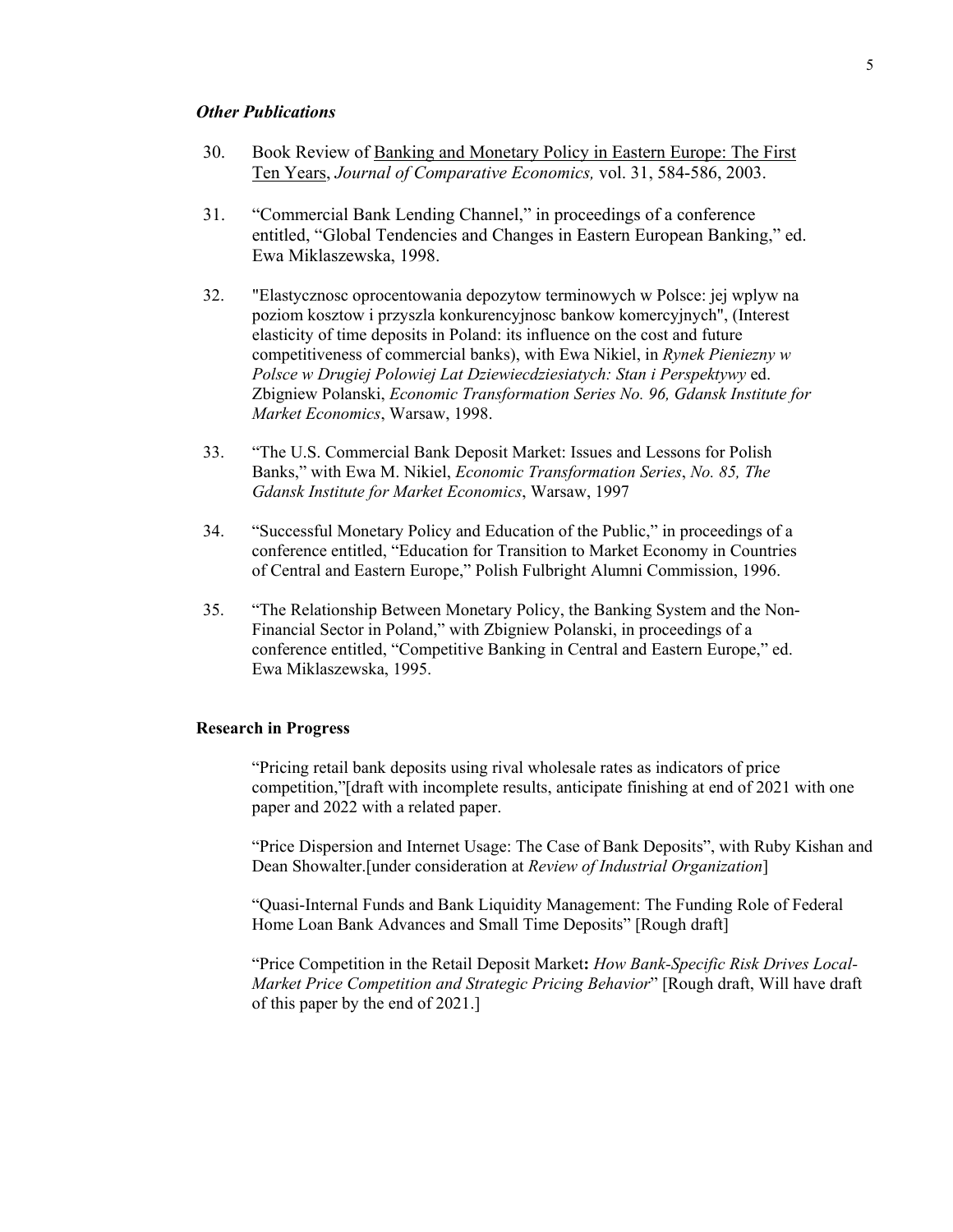#### **Professional Activity**

## *Conference Presentations and Published Conference Proceedings*

- 1. IBEFA/WEAI Conference, , "Retail Deposit Rate Competition and Monetary Policy," Portland, OR, June 2016.
- 2. IBEFA Conference, Federal Reserve Bank of San Francisco, Presentation: "Bank Risk, Substitution and Competition for Retail Deposits, San Francisco, CA, June 2015.
- 3. Western Economic Association, Presentation: "Risk Pricing and the Behavior of Retail Deposit Rates," Denver, CO, June 2014.
- 4. Western Economic Association, Presentation: "Inflation Uncertainty during Financial Crises," Seattle, WA, June 2013.
- 5. Western Economic Association, Presentation: "Inflation Uncertainty and Monetary Policy during Financial Crises," San Francisco, CA, June 2012.
- 6. Bank for International Settlements (BIS): "Monetary Policy and its Channel through Risk Pricing," Basel, Switzerland, May 2012.
- 7. Western Economic Association, Presentation: "The Effect of Macroeconomic and Financial Shocks on Risk Pricing," San Diego, CA, June 2011.
- 8. Midwest Finance Association, 2 Presentations: "Monetary Policy and its Channel through Risk Pricing," Chicago, IL, March 2011.
- 9. Midwest Finance Association, 2 Presentations: "Derivatives Usage, Loan Growth and Internal Funds in Bank Holding Companies," Chicago, IL, March 2011.
- 10. Western Economic Association, Presentation: "Monetary Policy and its Channel through Risk Pricing," Portland, OR, June 2010.
- 11. Southern Economic Association, Presentation: "Market Discipline and Systemic Shocks in the Market for Large Certificates of Deposit," San Antonio, TX, November 2009.
- 12. Western Economic Association, Presentation: "The Effect of Monetary Policy Shocks on Discipline in the Market for Large Certificates of Deposit," Honolulu, HI, July 2008.
- 13. Bank of Thailand, presentation: "A Bank Lending Channel in Thailand through Market Discipline," Bangkok, December, 2007.
- 14. Athenian Policy Forum, Chicago, IL. Paper presentation, "A Test of the Effect of Systemic Risk on Market Discipline at Thai Banks," Chicago, IL, January 2007.
- 15. Bank of Thailand, presentation: "The Effect of Systemic Risk on Deposit Market Discipline at Thai Banks Before the Crisis," Bangkok, August, 2006.
- 16. Western Economic Association, Presentation: "Systemic Risk and Deposit Market Monitoring at Finance Companies in Thailand," San Francisco, CA, July 2005.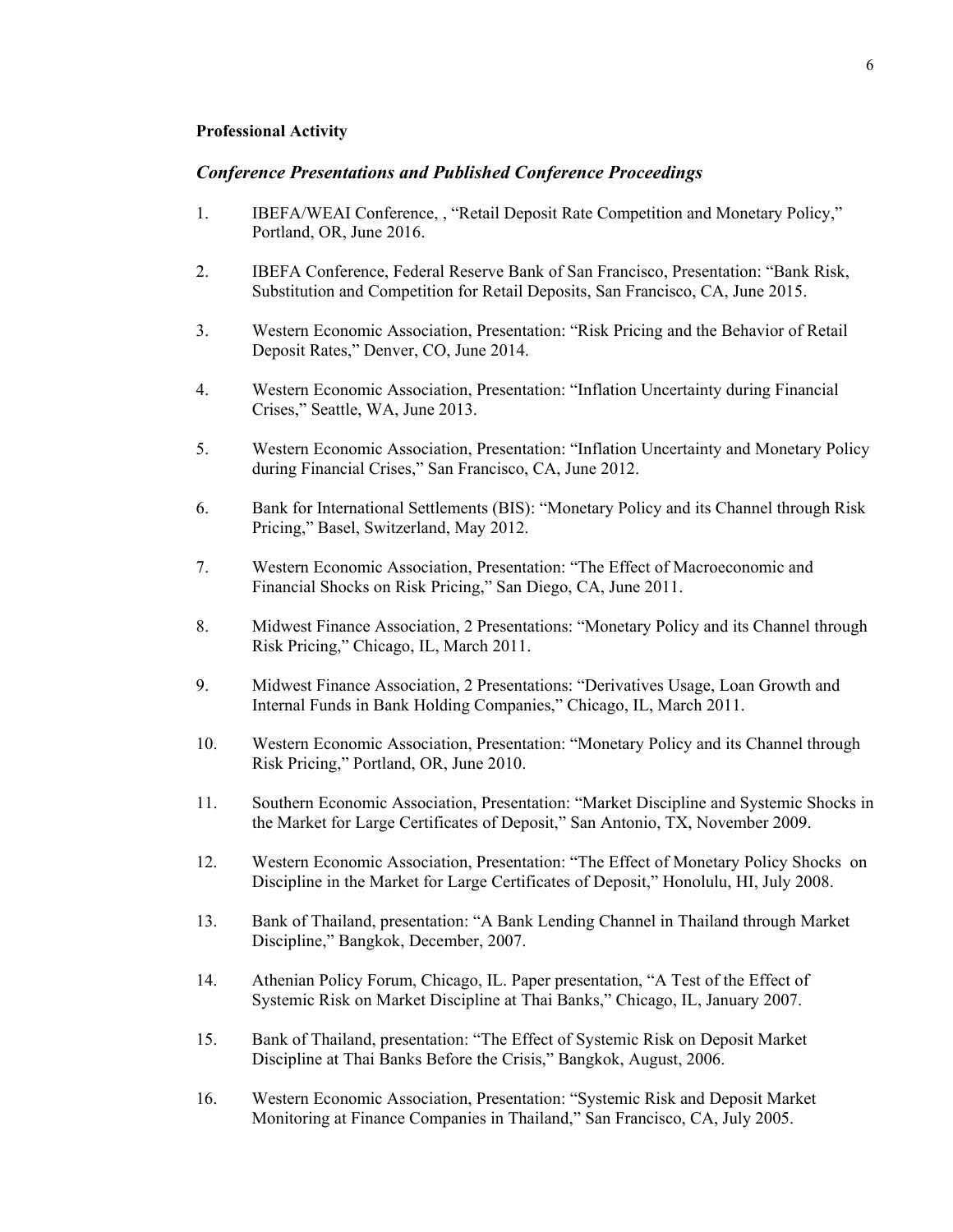- 17. Teaching the New Money and Banking Course Symposium, Invited panel discussant on the future of monetary policy and banks, Las Vegas, NV, February 24-27, 2005.
- 18. International Atlantic Economic Association Conference, Presentation: "Bank Capital and Loan Asymmetry in the Transmission of Monetary Policy," Chicago, IL, October 2004.
- 19. Southern Economic Association Conference, Presentation: "Bank Capital and the Transmission of Monetary Policy: An Empirical Investigation," San Antonio, TX, November 2003.
- 20. CEPR/CREI/JFI Symposium, *Financial Structure and Monetary Policy Channels*, Presentation: "Deposit Guarantees and Distributional Effects of Monetary Policy on Bank Lending," Barcelona, Spain, July 2003.
- 21. Midwest Economic and Finance Association Meetings, Presentation: "The Impact of Entry Barriers on the Performance of Foreign Banks in Poland," with Ewa Nikiel, March 2002.
- 22. Conference on Bank Structure and Competition, Federal Reserve Bank of Chicago, Presentation, "Did Depositors Discipline Financial Institutions in Pre-Crisis Thailand?: Implications for the Thai Crisis," May 2001. Published Proceedings: "Risk Pricing at Financial Institutions in Pre-Crisis Thailand: Implications for Modeling the Thai Crisis," (May 2001) *The Financial Safety Net: Costs, Benefits, and Implications for Regulation*, 472-488.
- 23. Bank of Thailand monthly Investors Meeting, "Did Depositors Discipline Financial Institutions in Pre-Crisis Thailand?: Implications for the Thai Crisis and DIS Development," August, 2000.
- 24. Athenian Policy Forum, Chicago, IL. Paper presentation, "A Comparative Analysis of the Czech, Hungarian and Polish Banking Systems." With T.S. Mondschean. May 1999.
- 25. National Bank of Poland Annual Conference: *Strategy and Operational Problems of Monetary Policy*, Stara Wies, Poland. paper presentation entitled: "The Credit Channel of Monetary Policy Transmission in Poland: The Role of Ownership and Bank Balance Sheet Structure." June 1998.
- 26. Conference: *Global Tendencies and Changes in East European Banking*, June 26-28, Krakow, presented a paper entitled: "The Commercial Bank Lending Channel in Poland." Published in Conference Proceedings of same name as Conference, ed. Ewa Miklaszewska, June 1998.
- 27. Western Economic Association Conference, Lake Tahoe, CA. Presented a paper entitled "Pulling and Pushing on a String: The Role of Capital in Monetary Policy Asymmetry." June 28 - July 1, 1998.
- 28. Federal Reserve Bank of Chicago Annual Bank Structure Conference. Presented a paper entitled: "The Impact of Deposit Insurance Reform on Market Discipline in Poland," with T.S. Mondschean, Published in Proceedings. May 6-8, 1998.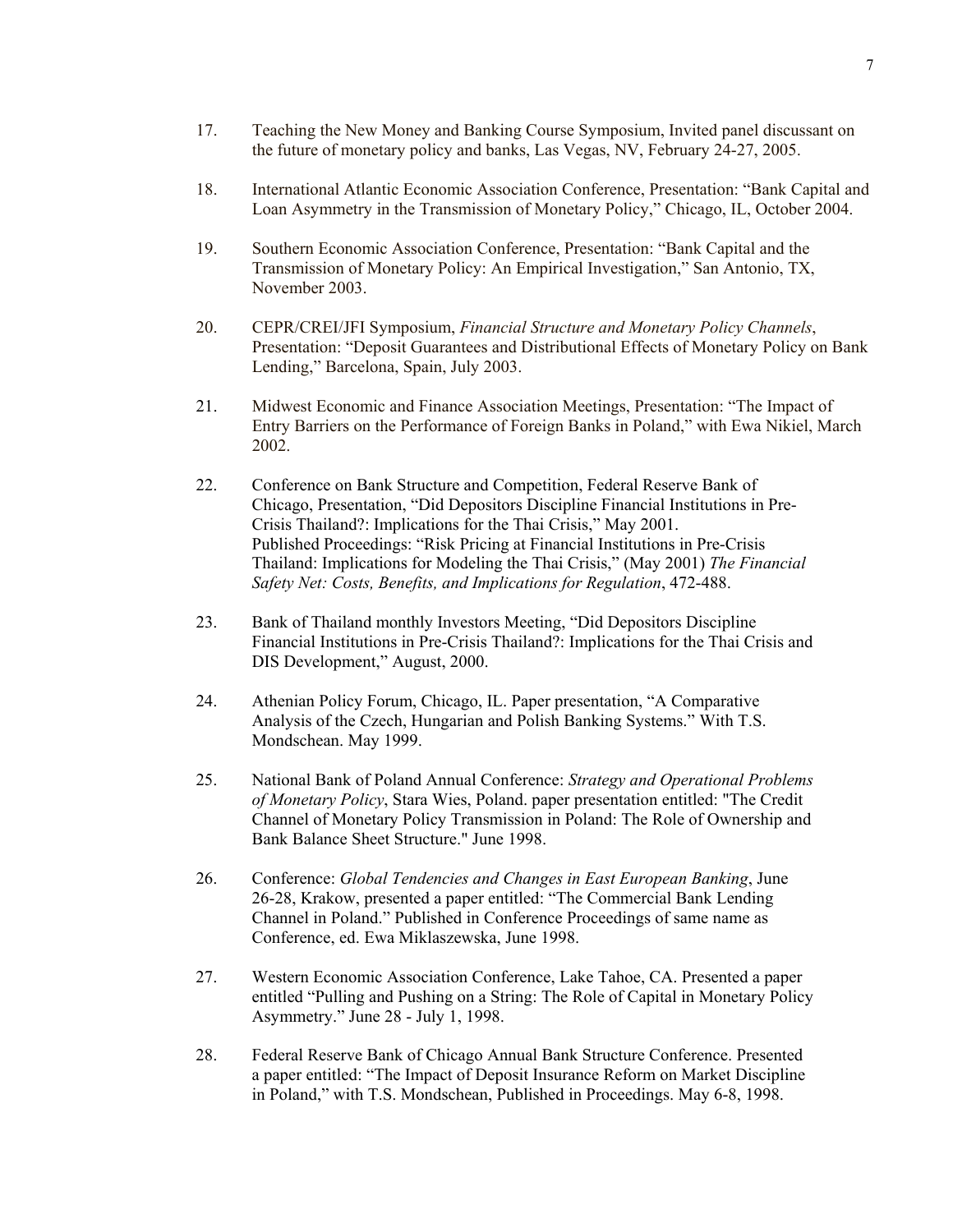- 29. Western Economic Association International Pacific Rim Conference, Bangkok, Thailand. Presented a paper entitled, "Deposit Insurance Reform and the Market for Bank Deposits in Poland". January 13-18, 1998.
- 30. Western Economic Association Annual Conference, Seattle July 9-13. Presented a paper entitled, "Bank Size, Bank Capital and the Commercial Bank Lending Channel," July 1997.
- 31. Presented a second paper entitled, "Deposit Insurance Reform and the Market for Bank Deposits in Poland," with T.S. Mondschean, July 1997.
- 32. Workshop on Polish Monetary Policy and Banking, Sponsored by the Bank of England, Center for Central Banking Studies, at Stara Wies, Poland. Presented the above-mentioned two papers on deposit insurance and the bank lending channel. September 21-26, 1997.
- 33. Transition to Advanced Market Institutions and Economies, Sponsored by the Polish Academy of Sciences, June 18-21 in Warsaw, Poland. Presented a paper on deposit insurance. Published in conference proceedings, 1996.
- 34. Conference on "Competitive Banking in Eastern European Countries," at Jagiellonian University, paper presentation: "The Relationship Between Monetary Policy, The Banking System and the Non-Financial Sector in Poland". Published in conference proceedings, July 1995.
- 35. Conference on Financial Markets in Poland, sponsored by the National Bank of Poland, Stara Wies, paper presentation: "Financial Markets and the Transmission of the Central Bank's Monetary Impulses", June 1995.
- 36. Fulbright Conference on "Education for Transition to a Market Economy in Countries of Central and Eastern Europe", Warsaw, paper presentation: "Monetary Policy and the Education Process", June 1995.
- 37. Western Economic Association, paper presentation: "Monetary Asset Quality and Substitutability", Lake Tahoe, June 1989.
- 38. Eastern Economic Association, paper presentation: "Monetary Asset Substitutability and the GFT Direct Utility Function", Philadelphia, 1988.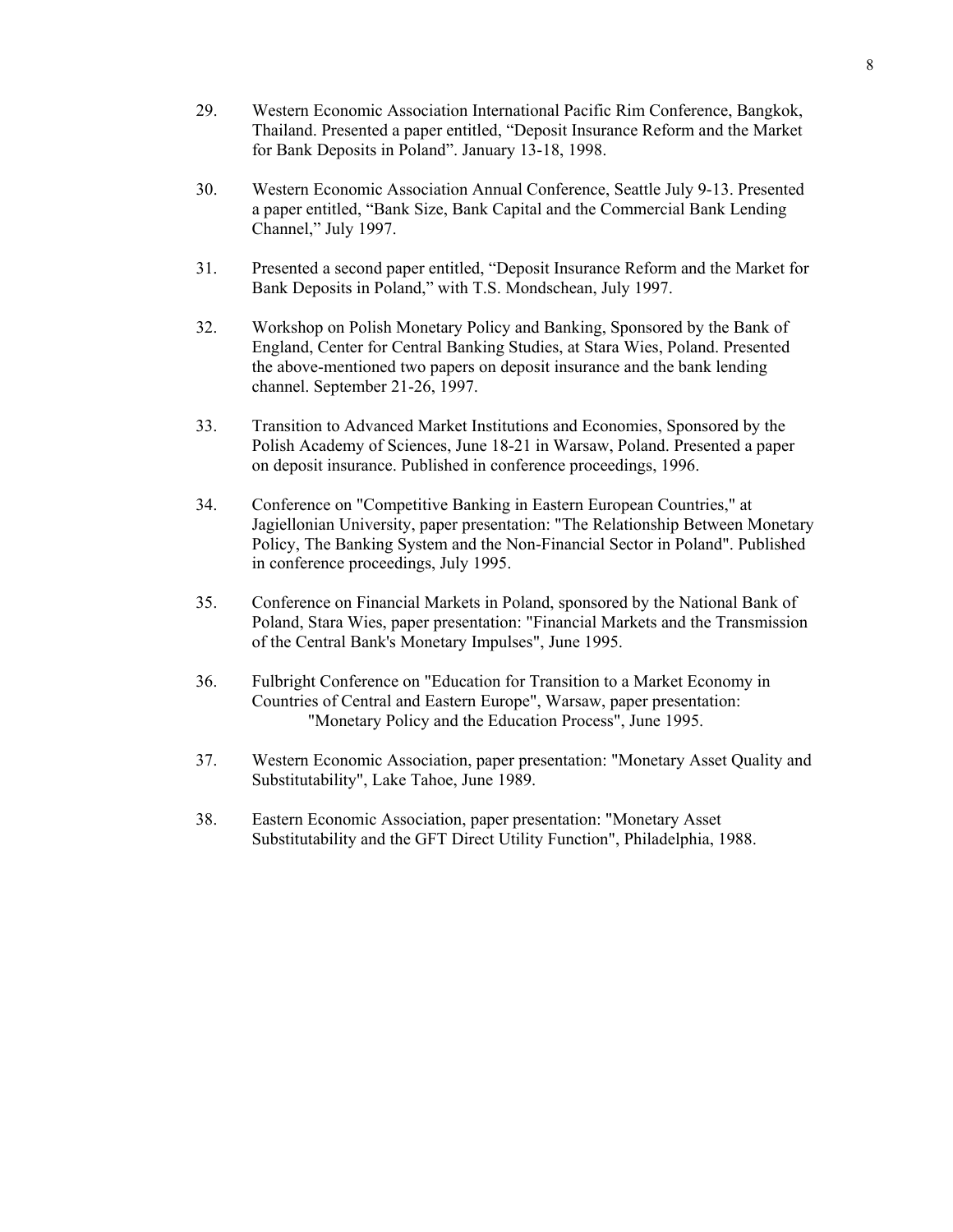#### *Professional Service*

*Scientific Council Board Member: Bank i Kredyt (Bank and Credit)*, journal of the National Bank of Poland September 2006 – 2010

#### *Professional Service Refereed Journal Articles for:*

*American Economic Review, Journal of Monetary Economics, American Economic Journal-Macroeconomics, Journal of Financial Intermediation, Journal of Money, Credit and Banking Journal of Banking and Finance, Economic Inquiry, Journal of Macroeconomics (2021), Journal of Asian Economics, Southern Economic Journal, Journal of Comparative Economics, Journal of Economics and Business. Eastern Economic Journal, Comparative Economic Studies, Contemporary Economic Policy, Economics Bulletin, Journal of Forensic Economics*

#### *Professional Service*

*Conference Organization for Mid-West Finance Association* - Assisted Elijah Brewer III with conference paper review, ranking and awards, Chicago, March 2010.

#### **Scholarships, Grants and Awards, Honorary Lectures**

Driehaus Business School Excellence in Teaching Award (2015-2016, 2017- 2018) QIC/URC Paid Leave (2007, 2013) 7th Annual John G. Ranlett Honorary Lecture, given at California State University-Sacramento (2011) QIC Excellence in Teaching Award, DePaul University (2006) Runner up, QIC Excellence in Teaching Award, DePaul University (2005) Runner up, Gus Economus Graduate Teaching Award, DePaul University (2005) DePaul U. Summer Research Grant (2003, 2005, 2006, 2007, 2008, 2009, 2010, 2011, 2012, 2013, 2014, 2015, 2016, 2017, 2018, 2020) Fulbright Research/Teaching Scholarship – Vietnam (2003-2004) Fulbright Research Scholarship – Poland (1997-98) Fulbright Teaching Scholarship – Poland (1993-94) University of the Pacific Summer Research Grant (1996, 1999) DePaul University International Visiting Scholar Grant (1998) IREX Travel Grant for Research– Poland (1999)

#### **International Teaching Experience**

Bahrain (2001, 2006, 2008, 2010, 2011, 2012, 2013, 2014, 2015, 2016, 2017, 2018, 2019, 2021) China – Hong Kong (2003), Beijing (2002) Czech Republic (2004, 2006, 2007, 2008) Poland – Wroclaw (1993-1995), Krakow (1994-1995), Warsaw (1998) Taiwan (2009) Thailand (2003) Vietnam – Hanoi (2004) Driehaus International Seminar: Thailand/Vietnam (2005, 2008), Peru (2007)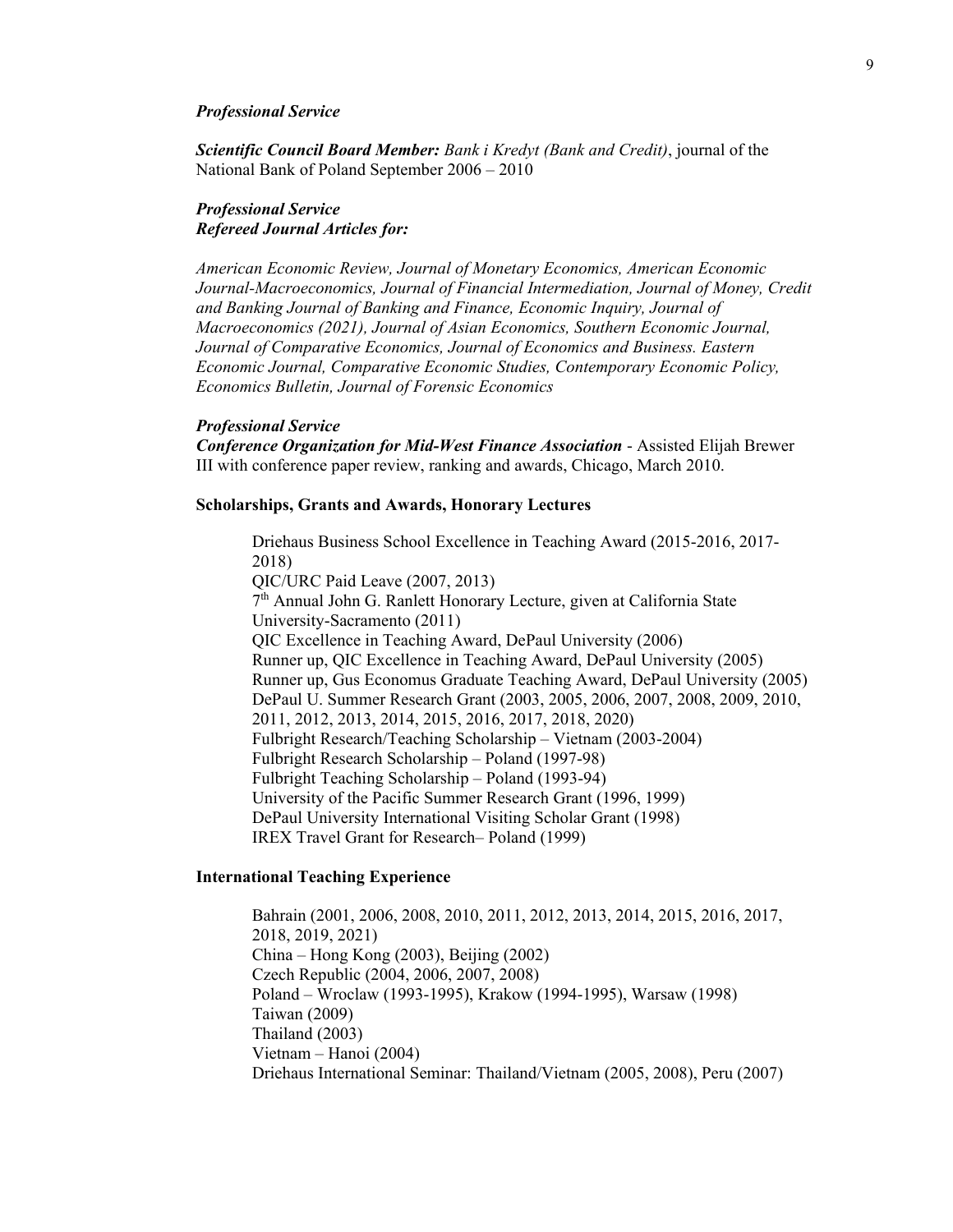### **DePaul University/College of Commerce/Department Committees and Course Development:**

#### *University*

*Academic Integrity Board*, 2010-2011 *Faculty Council Budget Committee*, 2007-2010 *Faculty Advisor, DePaul University Table Tennis Team,* 2012-2013

#### *College of Commerce*

*College Promotion and Tenure Committee Committee, 3-year term, 2018-2021 Journal List Committee*, 2017-2019 *Quantitative Methods Course Exploration Committee* (GSB 420) Committee, Chair 2005-2006, *Special Task Force* 2016-2017 *Research Committee*, member 2001-2002, 2006-2008, 2015-2016, Chair 2007- 2008, 2015- 2016, 2018-2019 *Summer Research Grant Committee (2019) International Committee*, member 2002-2004, 2009-2010, Chair 2002-2003 *Innovation Committee*, member 2010-2012. *Assessment Committee*, 2002-2009 *Teaching Committee*, voting member 2006-2007, ex-officio member 2007-2008

#### *Economics Department*

*Assessment Committee*, 2004-2009 *Undergraduate Curriculum Committee*, 2000-2014 *MS-BPA Curriculum Committee*, 2009-present *Hiring Committee*, 2001-2002, 2005-2007, ex-officio member 2008-2009, 2011- 2012 *Online Course Development:* 

• DOTS program, Completed 2017, ECO 502 (spring 2018), continued developing this course in 2019.

• Developed online-hybrid course for GSB 420 and ECO 555 (2019)

Curriculum Committee for revisions of, ECO 555, GSB 519, ECO 502 (2020)

#### **Consulting**

*Consultant for Government and Private Policy Makers* National Bank of Poland Bank of Thailand Gdansk Institute for Market Economics

*Consultant for Lawyers*

Susan Bogart – Chicago, IL David Marshall – Stockton, CA Robert Hernandez – Stockton, CA

#### **Media Interviews/Articles**

Stockton Record, CA (1991) PBS - KVIE, TV Interview, Sacramento, CA (1991) Gazeta Bankowa, Magazine Interview, Warsaw, Poland (1998, 2000) Baltimore Sun, MD (2001) NBC News - WMAQ, TV Interview, Chicago, IL (2001)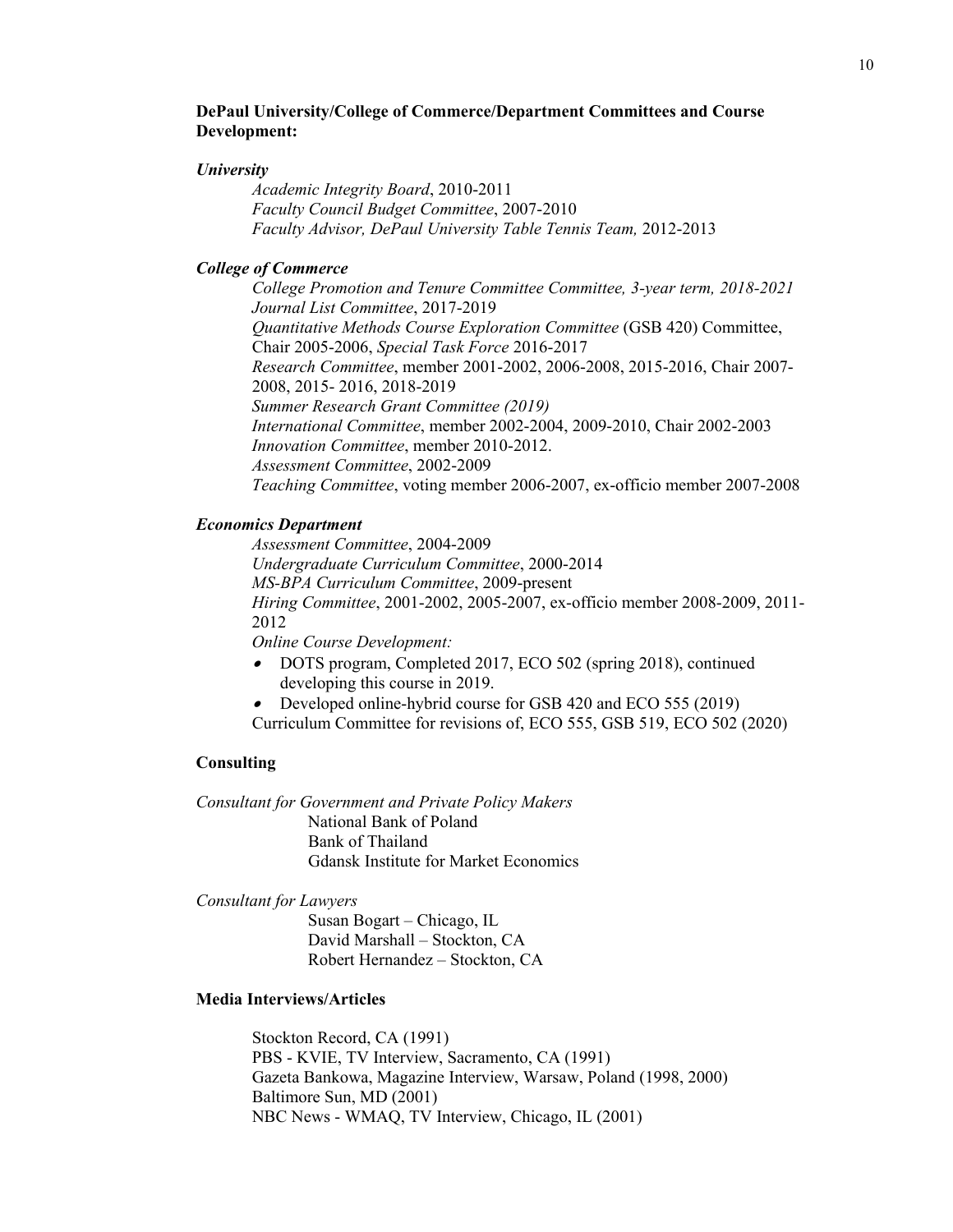Daily Southtown, IL (2002) Southtown News, IL (2006) Chicago Tribune, IL (2001, 2005, 2007) Kobe News, Tokyo, Japan (2008)

| <b>Education</b>                  | Ph.D., Economics, Texas A&M University, College Station, TX, 1987<br>BA, Economics (Major), Statistics (Minor), California State University-<br>Sacramento, CA, 1982 |  |
|-----------------------------------|----------------------------------------------------------------------------------------------------------------------------------------------------------------------|--|
| <b>Military</b><br><b>Service</b> | U.S. Air Force, McClellan AFB, 1155 <sup>th</sup> TOS Physics Laboratory-<br>masspectrometry, Sacramento, CA (1973-1979).<br>Vietnam-era veteran.                    |  |
| <b>Citizenship</b>                | United States, United Kingdom                                                                                                                                        |  |
| Languages                         | English (native), Polish (conversational), Thai-Vietnamese (basic)                                                                                                   |  |

#### **References**

James Ciecka, Professor DePaul University, 1 East Jackson Blvd., Chicago, IL 60604 (312) 362-8831  $\text{jciecka}$ @depaul.edu

Anthony Krautmann, Professor and Department Chairman DePaul University, 1 East Jackson Blvd., Chicago, IL 60604 (312) 362-6176  $akrautma@depaul.edu$ 

Thomas Donley, Professor, Interim Dean, Driehaus College of Business DePaul University, 1 East Jackson Blvd., Chicago, IL 60604 (312) 362-8887 [tdonley@depaul.edu](mailto:tdonley@depaul.edu)

William E. Herrin, Professor, Department of Economics University of the Pacific 3601 Pacific Ave. Stockton, CA 95211 [bherrin@pacific.edu](mailto:bherrin@pacific.edu)

Ruby P. Kishan, Professor, Dept. of Finance and Economics, Southwest Texas State University, San Marcos, TX 78666 USA  $(512)$  245-3248 [rk02@business.txstate.edu](mailto:rk02@business.txstate.edu)

Ryszard Kokoszczynski, Director of Macroeconomic Research Zbigniew Polanski, Professor hab.; Monetary Division Head, Research Department, National Bank of Poland; Chairman of the Department of Monetary Policy, Warsaw School of Economics ul. Swietokrzyska 11/21, 00-950 Warsaw, Poland (48-22) 653-2412 [Ryszard\\_Kokoszczynski@mail.nbp.pl](mailto:Ryszard_Kokoszczynski@mail.nbp.pl) Zbigniew Polanski@mail.nbp.pl

Nat Tapasanan, Advisor to the Governor of the Bank of Thailand